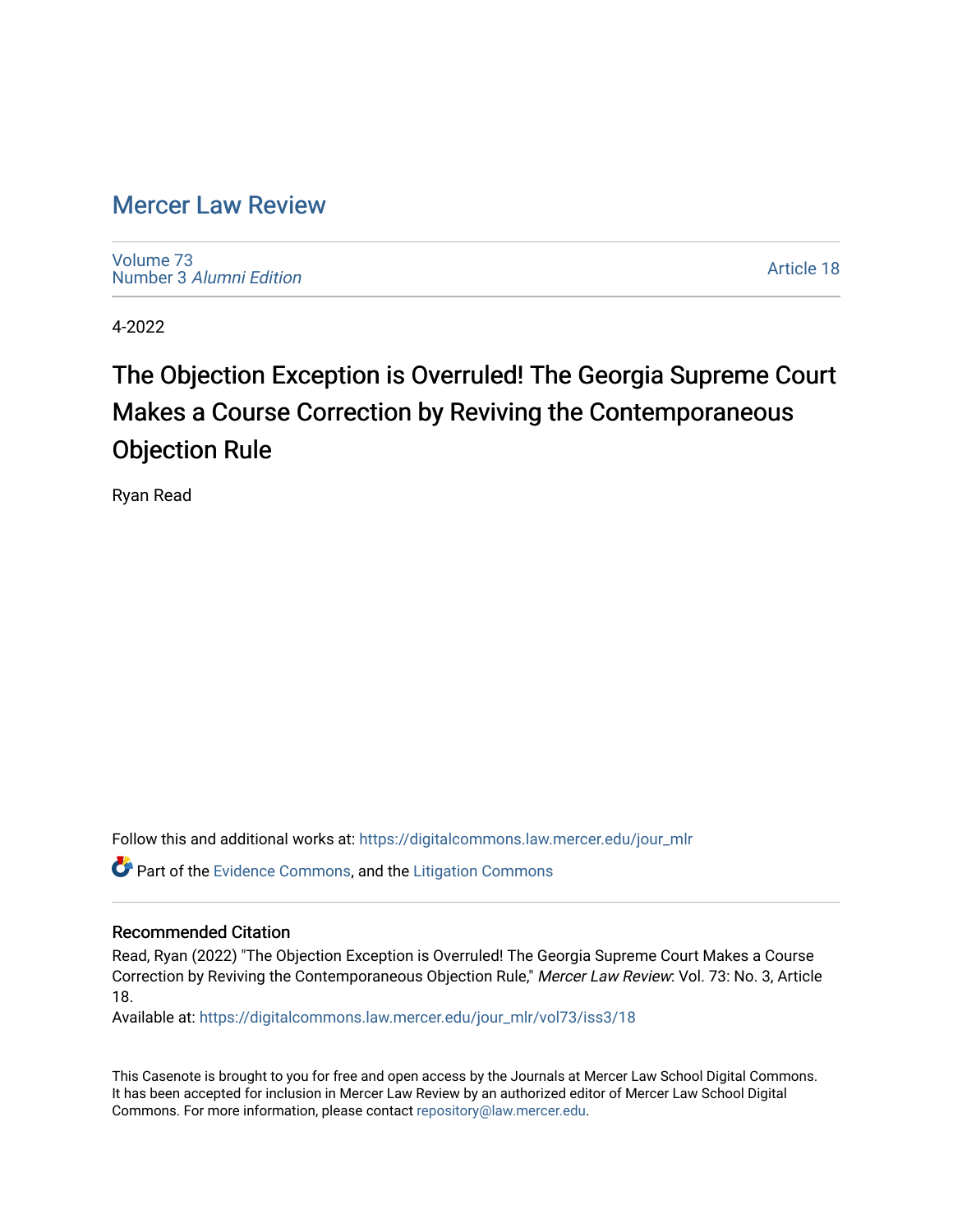# **The Objection Exception is Overruled! The Georgia Supreme Court Makes a Course Correction by Reviving the Contemporaneous Objection Rule**

# **Ryan Read\***

#### I. INTRODUCTION

What comes to mind when you think of evidence being presented at jury trials? Typically, both sides prevent evidence to the jury, and both sides fight hard to make sure no prejudicial evidence is allowed in that would bias the jury against their client. Both sides also work hard to prepare persuasive openings and closings to further affect the jury's perception of their client, the opposition, and the evidence that has been presented. So, when an attorney on one side makes prejudicial statements about the opposing counsel's client, one would naturally expect an objection to be made, right? Well, in Georgia, you would be wrong.1 Until *Williams v. Harvey*,2 trial lawyers were essentially allowed to ignore critical objections. Whenever prejudicial statements against their client were made, even ones that violated already granted motions *in limine*, counsel could sit back, not object, and later get the case reversed on appeal.3 It was that easy. Even if a trial lawyer lost,

### 1075

<sup>\*</sup> I would like to sincerely thank and acknowledge my fellow law review members as well as the Editorial Board for their help and encouragement in writing this Casenote. Additionally, I would like to thank my parents and family for always supporting me through my endeavors.

<sup>1.</sup> *See generally* Williams v. Harvey, 311 Ga. 439, 443–44, 858 S.E.2d 479, 484–85 (2021) (describing how, prior to this decision, Georgia's caselaw did not require contemporaneous objections to prejudicial statements to be made at trial, thus allowing the statements to be preserved for appeal).

<sup>2.</sup> 311 Ga. 439, 858 S.E.2d 479 (2021).

<sup>3</sup>*. Id.* at 443–44, 46, 858 S.E.2d at 485, 487.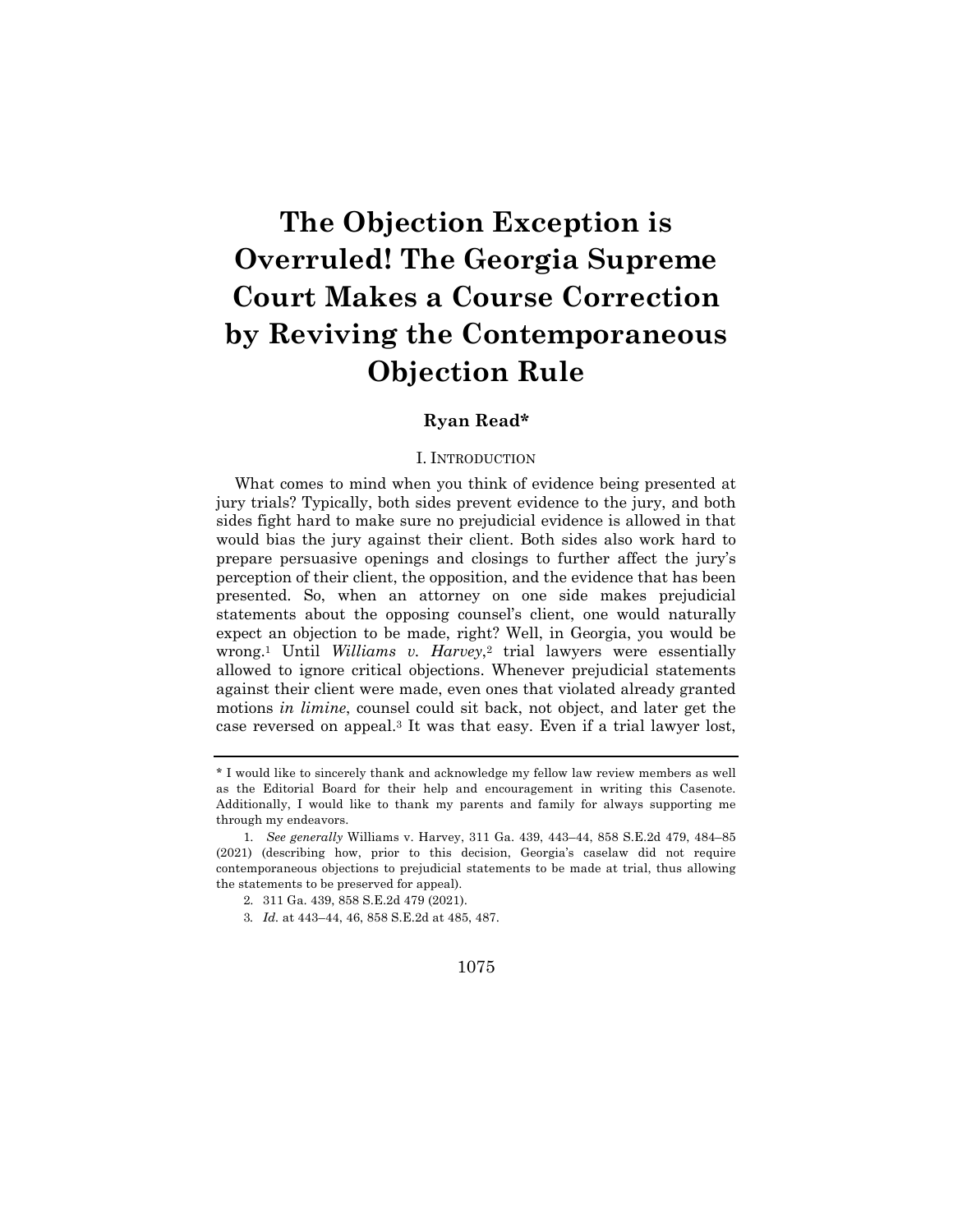the attorney still had a chance of getting the case overturned, essentially creating a "win-win" scenario. Fortunately for Johnny Williams, the Georgia Supreme Court decided that trial lawyers would no longer be allowed to sit on their hands at trial and must contemporaneously object to prejudicial statements when the statements are made instead of raising the cost of the litigation for an unnecessary appeal.4

#### II. FACTUAL BACKGROUND

Johnny Williams (Williams) was a sixty-seven-year-old who enjoyed physical activity, including yard work; singing in his church choir; and being around his friends and family.<sup>5</sup> On April 11, 2013, Williams was driving a tractor for his employer when Rubin Harvey (Harvey), the Defendant, driving a dump truck for Oxford Construction Company (Oxford), crashed into him. Williams was thrown from his tractor into a ditch off the highway. Due to this accident, Williams suffered critical injuries, including traumatic brain injuries, multiple bone fractures, and seizures. After spending six weeks in the hospital and five weeks in a rehabilitation center, Williams was discharged to his home, where he needed twenty-four-hour supervision from nursing assistants to monitor his daily activities. As a result of his injuries, Williams suffered daily. He developed dementia, had trouble walking, became agitated and confused, and was forced to take medication each day to cope with these hardships.6

Williams's family later filed suit against both Harvey and Oxford for negligence in causing Williams's injuries.7 At trial, both defendants conceded that Harvey was negligent in causing Williams's injuries, and the only issue was how Williams's damages would be apportioned between them. While at trial, two life care plan options were formulated for Williams and presented as remedies for his future medical costs. The first option, the home care option, provided Williams stay at his home, while the second option, the residential memory care unit or nursing home option, provided Williams move into a nursing home. An economics expert who testified at trial calculated the total special damages for the home care option to be \$3,382,383.15. Whereas the cost for the residential memory care unit option would be \$2,008,790.15.

<sup>4</sup>*. Id.* at 450–52, 858 S.E.2d at 489–90.

<sup>5</sup>*. Id.* at 440, 858 S.E.2d at 482–83.

<sup>6</sup>*. Id.* at 439–40, 858 S.E.2d at 482–83.

<sup>7</sup>*. Id.* at 440–41, 858 S.E.2d at 483.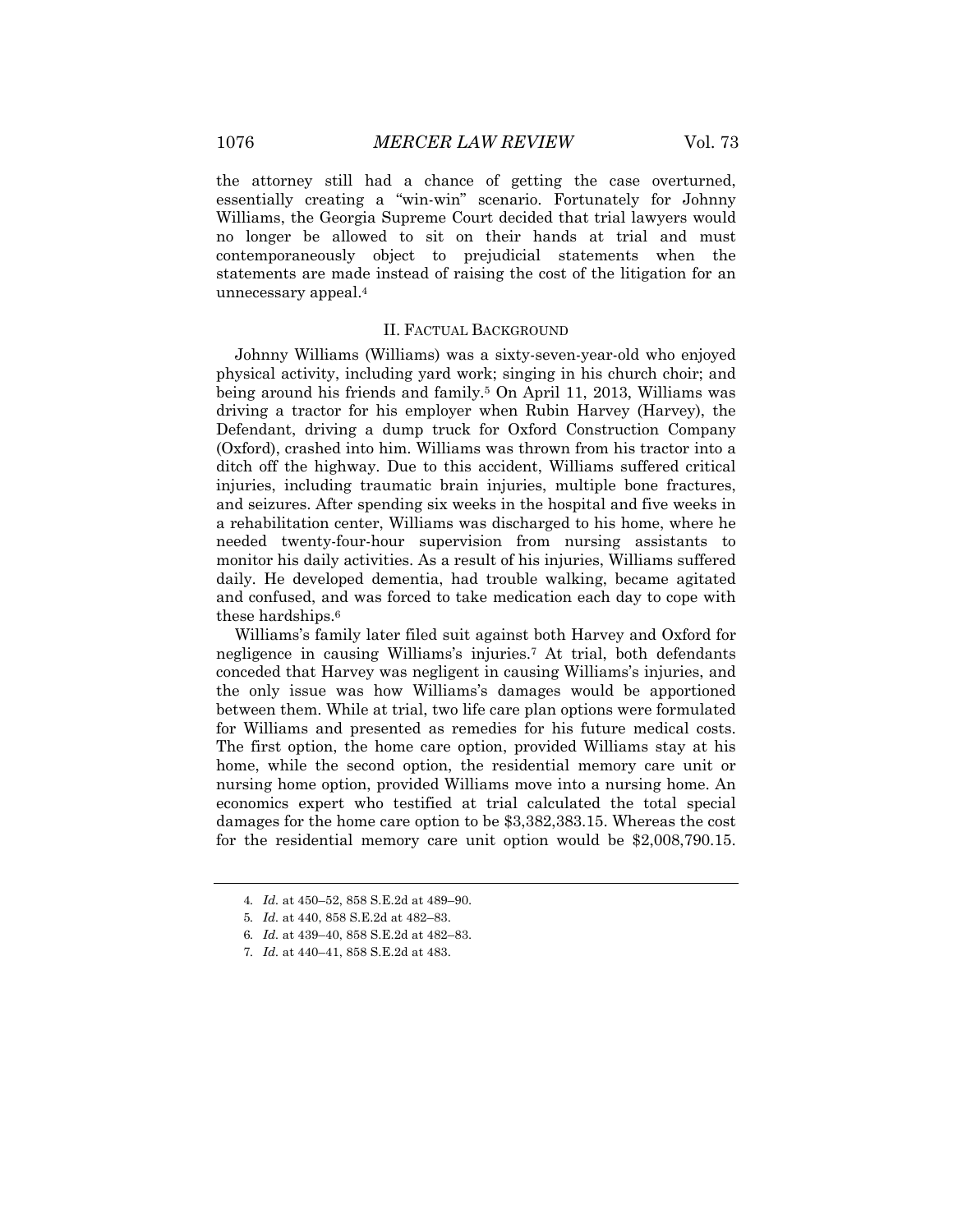After trial, the jury returned a verdict of \$18,000,000 in favor of Williams.8 Harvey and Oxford then filed a motion for new trial on the grounds that, during his closing, Williams's counsel violated the trial court's pretrial motion *in limine* ruling against arguments that would "overly inflame the emotions of the jury."9 Upon consideration of the motion, the trial court held that there was no violation of the motions *in limine* against inflammatory arguments.<sup>10</sup>

Initially, the trial court reserved ruling on the defendants' motion *in limine* as it pertained to potential testimony or evidence, but held "any statements, arguments, or evidence offered predominantly to overly inflame the emotions of the jury or to elicit excessive or undue sympathy, hostility, or prejudice for or against either party is prohibited."11 Counsel for Oxford and Harvey contended this ruling was violated when Williams's counsel, during his closing argument, stated to the jury, "I hope your verdict is not a double-down on sentencing him to a nursing home because if you sentence him to a nursing home, you're signing his death warrant."12

Oxford and Harvey then appealed the trial court's ruling to the Georgia Court of Appeals, arguing that the trial court erred in failing to prevent the opposing counsel's inflammatory remarks during the opposing counsel's closing argument.13 The court of appeals reversed the trial court's ruling, holding Williams's closing argument clearly violated the trial court's motion *in limine* ruling preventing inflammatory remarks when his counsel likened the nursing home plan to sentencing Williams to death.14 The court of appeals also held that the trial court's ruling on the motion *in limine* was sufficient, by itself, to preserve the issue for appeal even though there was no

<sup>8</sup>*. Id.* at 440–41, 858 S.E.2d at 483. The trial court credited both defendants with an insurance payout of \$5,432,103.84 and entered a judgment in favor of Williams for \$12,567,896.16. *Id.* at 441, 858 S.E.2d at 483. Also, the trial court awarded Williams with a prejudgment interest for \$1,865,753.42 because both defendants failed to accept Williams's pretrial demand for \$6,000,000. *Id.*

<sup>9.</sup> Harvey v. Williams, 354 Ga. App. 766, 768, 841 S.E.2d 386, 389 (2020).

<sup>10</sup>*. Id.* at 768, 841 S.E.2d at 389.

<sup>11</sup>*. Id.* The defendants sought to exclude, via motion *in limine*, all statements, contentions, arguments, inferences, or proffer of any evidence that would elicit sympathy for Williams. However, the trial court narrowed the scope of this broad motion. *Id.*

<sup>12</sup>*. Id.* Also, during Williams's closing argument, his counsel alluded to the stereotypical notions of what happens to patients at nursing homes: "[L]et's just face it, we hear all the time about what goes on in a nursing home. I do not in good conscience believe that you are desiring to do that to Mr. Williams." *Id.*

<sup>13</sup>*. Id.* at 768–69, 841 S.E.2d at 389.

<sup>14</sup>*. Williams*, 311 Ga. at 442, 858 S.E.2d at 484.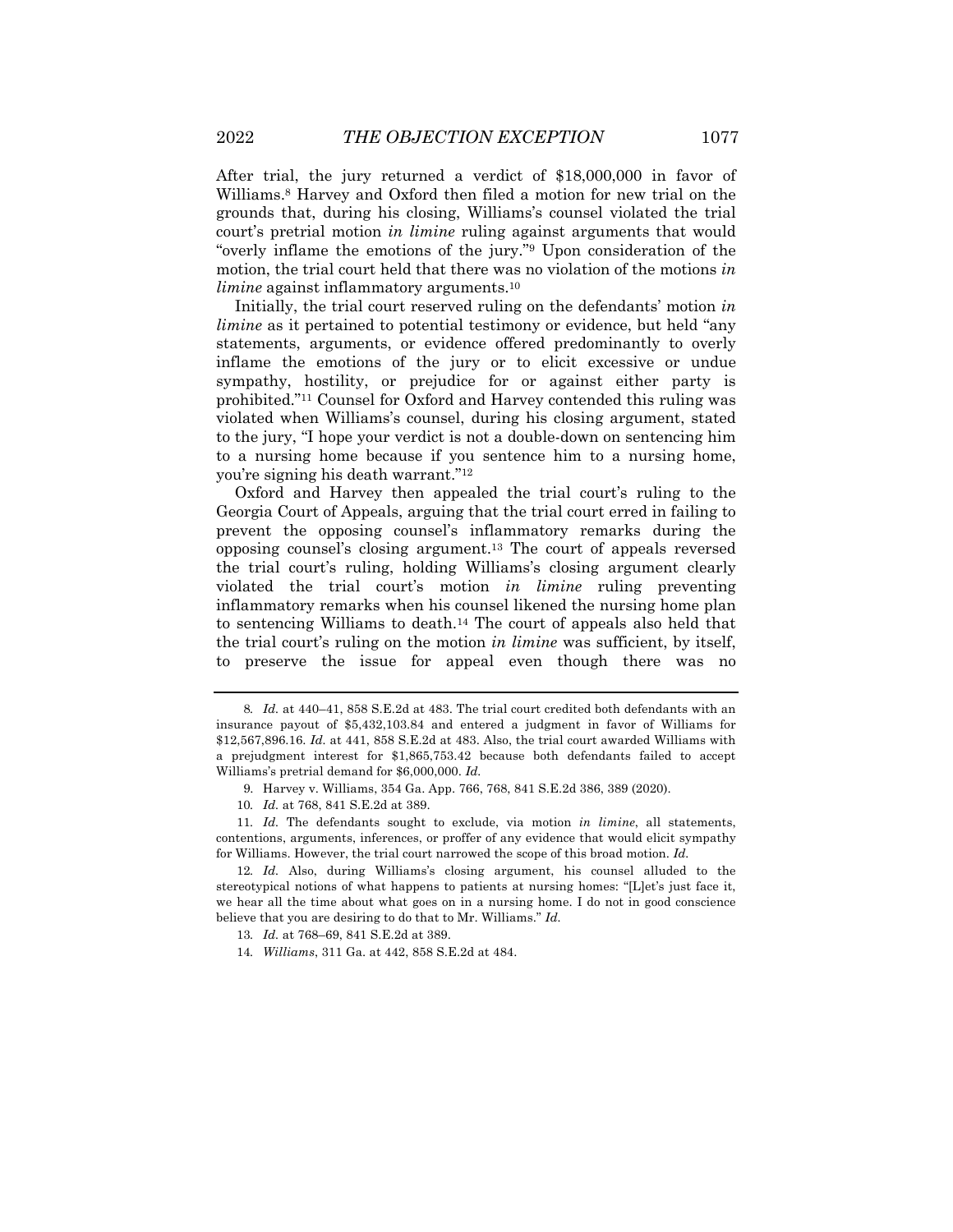contemporaneous objection at the time of the violation.15 Williams then appealed to the Georgia Supreme Court who issued a writ of certiorari allowing for review of the court of appeals' decision.16 The supreme court reversed the appellate court's holding and determined Harvey and Oxford's counsel were required to contemporaneously object to Williams's attorney's inflammatory remarks as a violation of the motion *in limine*.17 The supreme court disagreed with the court of appeals and held that the pretrial motion *in limine*, by itself, was not sufficient to preserve the violation for appeal because a contemporaneous objection was needed.18 From this determination, the supreme court also held that, in civil cases, there is no need for appellate review of unpreserved claims of error during closing arguments.19 After reaching this conclusion, the supreme court then overruled its decision in *Stotle v. Fagan*<sup>20</sup> as well as other cases that followed it.21

#### III. LEGAL BACKGROUND

#### *A. The Contemporaneous Objection Rule*

The "contemporaneous objection rule," is the "doctrine that a timely and proper objection to the admission of evidence must be made at trial to afford the trial court an opportunity to conduct a meaningful inquiry into possible prejudice before or promptly after verdict and to preserve the issue for appeal."22 The rule is a common law rule independently developed by the states and, thus, may differ depending upon jurisdiction, but most jurisdictions share similar rules.<sup>23</sup> The primary purpose of the rule is to allow the trial court the opportunity to take any necessary corrective action at the time the alleged error is made, and thus, reduce the possibility an appeal will result in a reversal.<sup>24</sup> This

<sup>15</sup>*. Id.*

<sup>16</sup>*. Id.*

<sup>17</sup>*. Id.* at 447, 858 S.E.2d at 487.

<sup>18</sup>*. Id.*

<sup>19</sup>*. Id.* at 449, 858 S.E.2d at 488–89.

<sup>20.</sup> 291 Ga. 477, 731 S.E.2d 653, *overruled* by *Williams*, 311 Ga. at 451, 858 S.E.2d at 490.

<sup>21</sup>*. Williams*, 311 Ga. at 449–51, 858 S.E.2d at 488–90.

<sup>22</sup>*. Contemporaneous Objection Rule*, BLACK'S LAW DICTIONARY (11th ed. 2019).

<sup>23.</sup> Stacy L. Davis. et al., FEDERAL PROCEDURE LAWYER'S EDITION § 41:320, Westlaw (database updated Sept. 2021).

<sup>24.</sup> Michael H. Graham, HANDBOOK OF FEDERAL EVIDENCE § 103:2 (9th ed.), Westlaw (database updated Nov. 2020).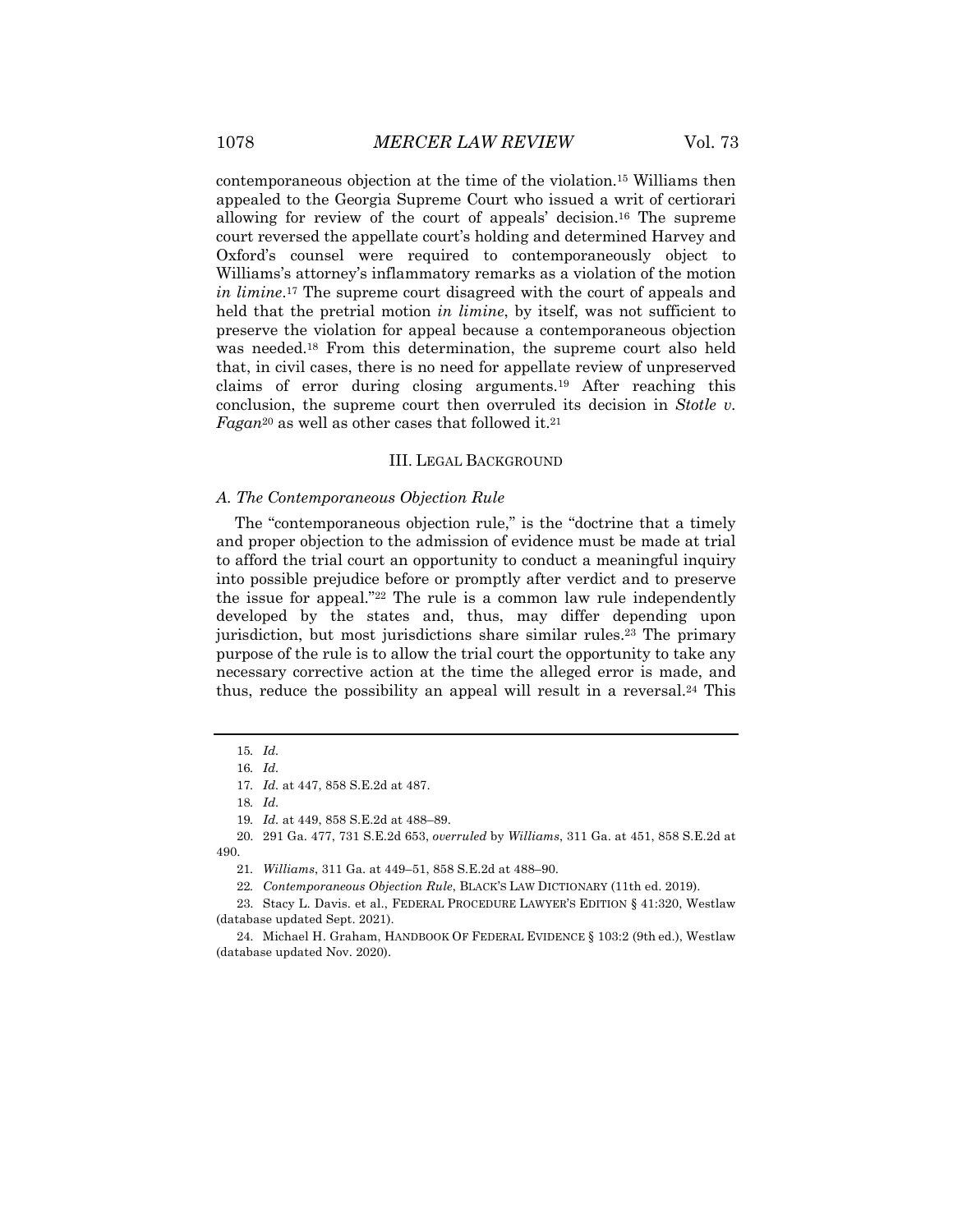corrective action includes allowing the trial court to provide curative instructions to the jury, which may help negate any prejudice that occurred due to the violation.25 Also, as noted by the Supreme Court of the United States in *Wainright v. Sykes*,26 the rule prevents "sandbagging" lawyers from purposefully failing to object so they may raise the error on appeal and get the judgment reversed.27 This sentiment is similarly echoed in the Georgia Supreme Court case, *Weldon v. State*,<sup>28</sup> where the supreme court held a party cannot ignore an injustice at trial and then appeal the injustice after failing to receive a favorable verdict.29

Georgia's contemporaneous objection rule requires counsel to make a proper objection, on the record, to an alleged error at the earliest possible moment in order to preserve it on appeal.30 The contemporaneous objection rule has been the foundation for trial practice and evidentiary issues in Georgia for over 150 years, 31 as displayed by both *Burtine v. State*<sup>32</sup> in 1855 and *Goodtitle v. Roe*<sup>33</sup> in 1856.

In *Burtine,* the Solicitor General examined one of the jurors to determine if the juror was competent, and the defendant's counsel permitted the questioning to continue without raising an objection.34 On appeal to the supreme court, the defendant's counsel argued it was an error to question the juror. The court determined it was unnecessary to decide whether it was proper for the Solicitor General to question the juror because the question was permitted without any objection. The court held that, to preserve an error on appeal, an objection must be made at trial.35

- 29*. Id.* at 541, 775 S.E.2d at 525.
- 30*. Williams*, 311 Ga. at 442, 858 S.E.2d at 484.

31*. Id.*

- 32. 18 Ga. 534 (1855).
- 33. 20 Ga. 135 (1856).
- 34*. Burtine*, 18 Ga. at 535.
- 35*. Id.* at 536–37*.*

<sup>25.</sup> Lynn v. State, 310 Ga. 608, 612, 852 S.E.2d 843, 849 (2020) (describing how a trial court can negate the harmful effects that improperly introduced evidence may have on a jury by providing prompt curative instructions rather than by simply granting a mistrial).

<sup>26.</sup> 433 U.S. 72 (1977).

<sup>27</sup>*. Id.* at 89–90.

<sup>28.</sup> 297 Ga. 537, 775 S.E.2d 522 (2015).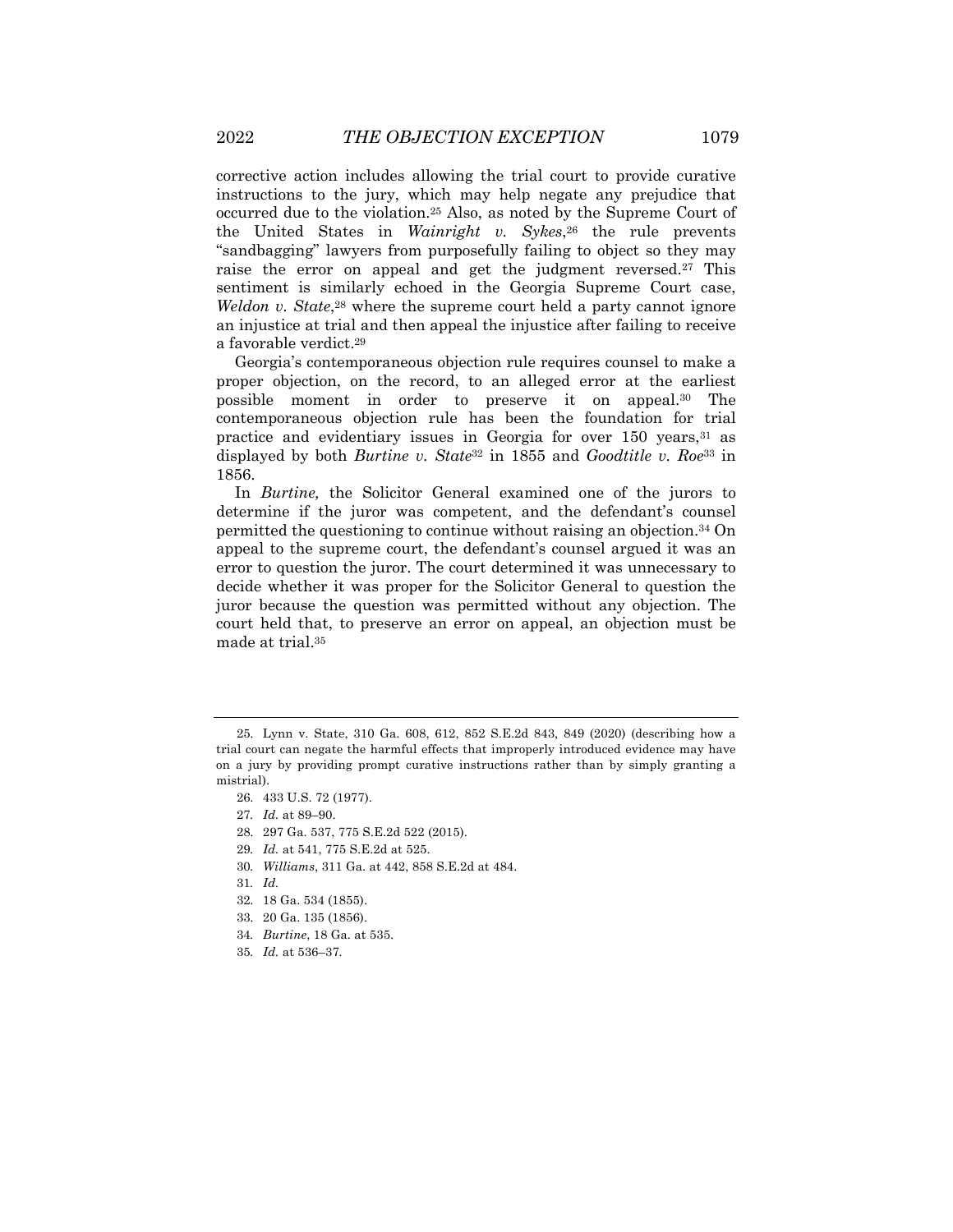The supreme court made a similar decree in *Goodtitle*, except it applied the rule to evidence instead of testimony or examinations.36 In *Goodtitle*, an action for ejectment to recover land, deeds were brought in as evidence to show proof of ownership, and the defense objected to a specific deed brought in by the administrator of the land.<sup>37</sup> The court ultimately decided a court is not bound to exclude evidence, even inadmissible evidence, unless the evidence was objected to and grounds for the objection were stated. If a party fails to object to the evidence, then the party is considered to have waived its right to appeal, and the evidence may be properly heard by the jury.38

Georgia's contemporaneous objection rule has remained relatively the same since both *Burtine* and *Goodtitle*, with the only changes being what the rule may apply to at trial.<sup>39</sup> For instance, in the 1996 case *Miller v. State*,40 the defendant alleged the District Attorney improperly characterized facts not in evidence and made prejudicial statements during closing argument; however, the defendant failed to object at the time these statements were made.<sup>41</sup> The supreme court held that the defendant's failure to object to the allegedly improper arguments at the time they occurred did not allow the trial court an opportunity to remedy the situation. This failure to object precluded any appellate review. Thus, the supreme court's conclusion helped to support the fact that the contemporaneous objection rule applies to evidence presented at trial as well as arguments made at trial.42

The contemporaneous objection rule seems relatively straightforward. However, when paired with Georgia's unclear caselaw interpreting motions *in limine*, the rule becomes more difficult to interpret and apply.

### *B. Motions in Limine*

A motion *in limine* is a pretrial motion or request used in primarily two ways: (1) to prevent certain evidence from being referenced to or offered at trial (also known as a "prohibitive" or "prophylactic" order); or (2) to allow the court to establish and make a final ruling on the

<sup>36</sup>*. Goodtitle*, 20 Ga. at 140–41.

<sup>37</sup>*. Id.* at 137–38.

<sup>38</sup>*. Id.* at 140.

<sup>39</sup>*. Williams*, 311 Ga. at 442, 858 S.E.2d at 484. *See generally* Sharpe v. Ga. Dept. of Transp., 267 Ga. 267, 476 S.E.2d 722 (1996); *Weldon*, 297 Ga. at 541, 775 S.E.2d at 525.

<sup>40.</sup> 267 Ga. 92, 475 S.E.2d 610 (1996).

<sup>41</sup>*. Id.* at 92, 475 S.E.2d at 611.

<sup>42</sup>*. Id.*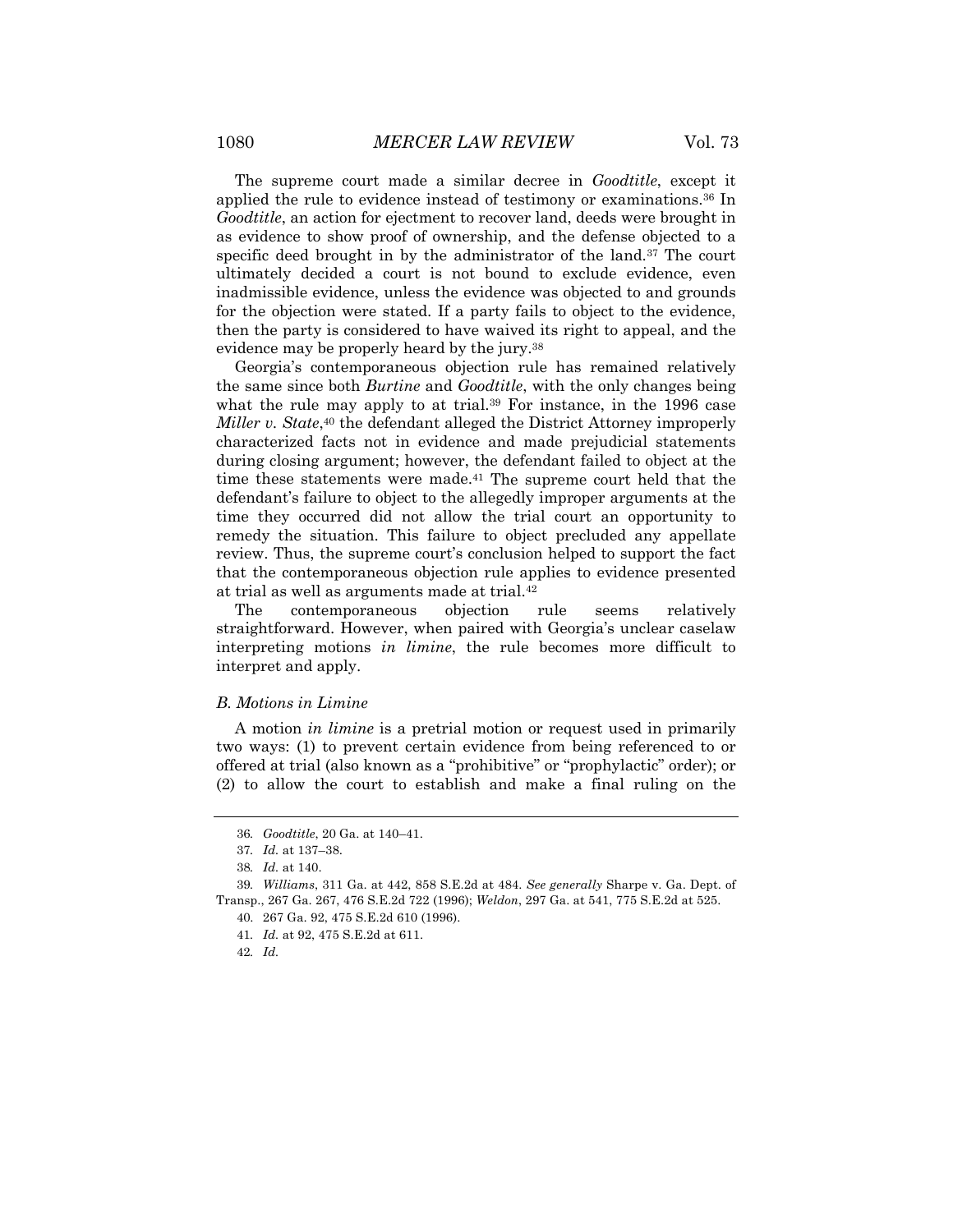admissibility of evidence prior to trial (also known as an "exclusionary" order).43 The primary purpose of a motion *in limine* is to preclude either irrelevant or prejudicial evidence from being presented and then objected to in front of a jury.44 Typically, motions *in limine* may limit the admissibility of any kind of evidence that may normally be objected to at trial, including witness testimony, privileged matters, sensitive terms, prior settlements and lawsuits, and other similar things.45

For instance, in *Tollete v. State*,<sup>46</sup> where a criminal defendant argued he deserved a new trial due to the prosecution's improper remarks during closing, the supreme court noted a motion *in limine* may be used to limit evidence as well as specific arguments made at trial.<sup>47</sup> However, in *Harley Davidson Motor Co. v. Daniel*,48 the supreme court changed how motions *in limine* would affect issue preservation on appeal, thus modifying how the contemporaneous objection rule would operate and apply at trial.49

In *Harley Davidson Motor Co.*, the supreme court held for the first time that when a motion *in limine* to exclude evidence was denied, the moving party did not need to renew its objection at trial to preserve the party's right to appeal.50 In this products liability case, the plaintiff attempted to use a motion *in limine* to exclude a recall letter from being introduced at trial.51 The trial court denied the motion *in limine* for an exclusionary order, and the recall letter was admitted at trial without an objection. On appeal, the court of appeals held that, despite the ruling on the motion *in limine*, a contemporaneous objection was still needed to preserve the issue for review. The supreme court disagreed with the court of appeals and, for the first time, held that motions *in limine*, by themselves, may preserve an issue on appeal even if the motion was denied. In doing so, the court decided a further objection was not necessary as the trial court was put on notice of possible error

51*. Harley Davidson Motor Co.*, 244 Ga. at 284–85, 260 S.E.2d at 21–22.

<sup>43</sup>*. Williams*, 311 Ga. at 442, 858 S.E.2d at 484. *See also* Susan E. Loggans, LITIGATING TORTS CASES § 19:3, Westlaw (database updated Sept. 2021) (explaining different types of motions *in limine*).

<sup>44</sup>*. Williams*, 311 Ga. at 442, 858 S.E.2d at 484. *See also* Henry B. Rothblatt, 20 AM. JUR. TRIALS 441 § 2, Westlaw (database updated Dec. 2021) (analyzing the nature and purpose of motions *in limine*).

<sup>45.</sup> Rothblatt, *supra* note 44, §§ 10, 16, 18–20, 25.

<sup>46.</sup> 280 Ga. 100, 621 S.E.2d 742 (2005).

<sup>47</sup>*. Id.* at 103–05, 621 S.E.2d at 747–48.

<sup>48.</sup> 244 Ga. 284, 260 S.E.2d 20 (1979).

<sup>49</sup>*. Williams*, 311 Ga. at 443, 858 S.E.2d at 484–85.

<sup>50</sup>*. Id.*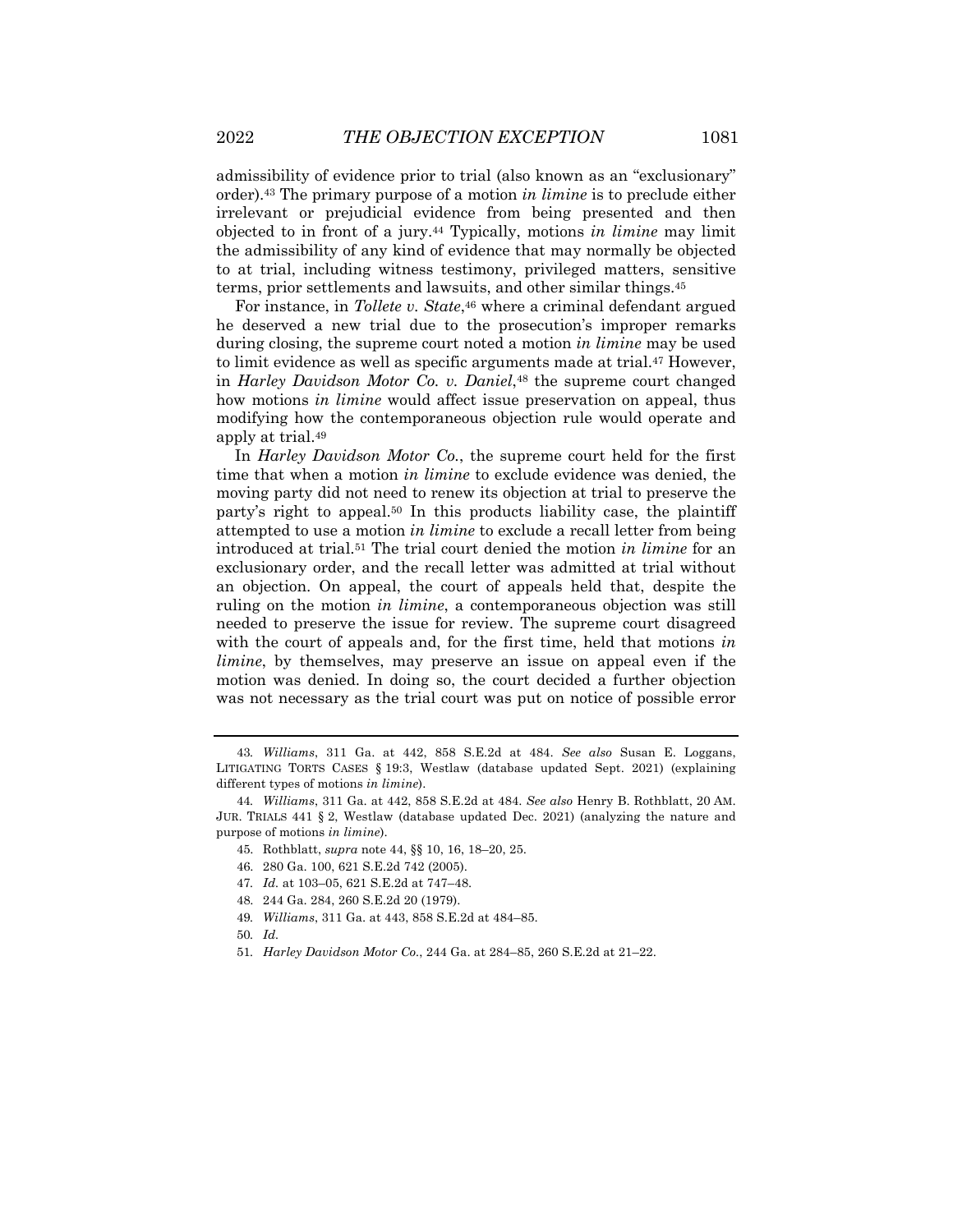by the motion *in limine*. Also, a further objection in front of the jury would only highlight the disputed evidence and create new problems. The court also analyzed the Federal Rules of Evidence (FRE) as they existed at the time and determined, specifically, FRE 103(c) supported the court's holding.52

Due to the court's holding in *Harley Davidson Motor Co.*, a party no longer needs to renew its objection when disputed evidence is introduced at trial as long as they had a prior ruling on a motion *in limine*. The motion *in limine* ruling, by itself, serves as a way to preserve the moving party's right to appeal, thus removing the requirement for a contemporaneous objection at trial.

Three years later, in *Reno v. Reno*,<sup>53</sup> the Georgia Supreme Court applied the same reasoning from *Harley Davidson Motor Co.*<sup>54</sup> In *Reno*, an action for divorce, the husband's counsel sought a motion *in limine* to limit testimony regarding any adultery allegations that might have been made or alluded to by his ex-wife.55 The trial court granted the motion and issued a prohibitive order. At trial, the wife violated this order while testifying, but the husband's counsel made no objection at the time of the violation. On appeal to the supreme court, the issue was whether a party needed to contemporaneously object to a violation of an already granted motion *in limine* in order to preserve that issue for review. The supreme court held that the reasoning in *Harley Davidson Motor Co.,* also applied to the current situation, where a motion *in limine* had been granted, and thus, a further objection was not needed. The court made this determination as it believed requiring an additional objection at trial would defeat the purpose of the motion *in limine* and only bring more attention to the prejudicial evidence.<sup>56</sup>

The rulings of *Reno* and *Harley Davidson Motor Co.* cemented the notion that a contemporaneous objection to disputed evidence was no longer needed as long as there was any prior ruling, either denied or granted, on a motion *in limine*.57 The prior ruling would then preserve the issue for appeal.58 This rule only applied to disputed evidence and not to disputed arguments made by counsel.59 However, after these

58*. Id.*

<sup>52</sup>*. Id.* at 285–86, 260 S.E.2d at 22.

<sup>53.</sup> 249 Ga. 855, 295 S.E.2d 94 (1982).

<sup>54</sup>*. Williams*, 311 Ga. at 443, 858 S.E.2d at 484.

<sup>55</sup>*. Reno*, 249 Ga. at 855, 295 S.E.2d at 95.

<sup>56</sup>*. Id.* at 855–56, 295 S.E.2d at 95–96.

<sup>57</sup>*. Williams*, 311 Ga. at 443, 858 S.E.2d at 484–85.

<sup>59</sup>*. Id.* at 443, 858 S.E.2d at 485.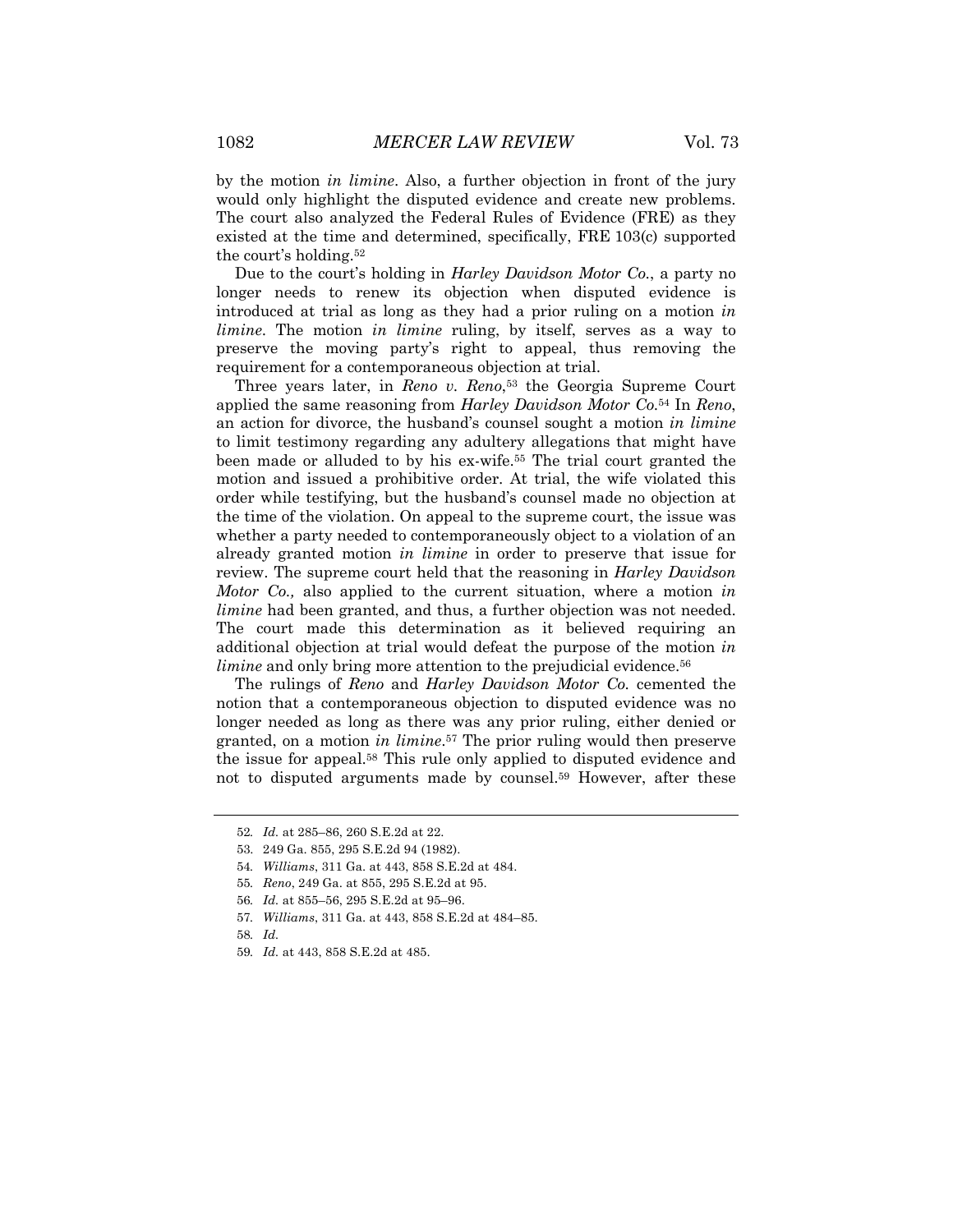decisions by the supreme court, the court of appeals began applying and extending this new rule to motions *in limine* regarding argument as well.<sup>60</sup> These decisions made by the court of appeals would eventually conflict with future Georgia statutes and caselaw, adding more confusion to procedural rules which should be easy to understand and apply.

# *C. Federal Rules of Evidence Rule 103 and the Adoption of O.C.G.A. § 24-1-103*

In 2000, FRE 10361 (pertaining to rulings on evidence) was amended to clarify that when a trial court makes a definite ruling on the record, either before or at trial, a party does not need to renew an objection to preserve a claim for appeal.62 This amendment applies to all evidentiary rulings, including rulings on motions *in limine*.63 Also, this amendment was made to help ease uncertainty for litigants as there were differing rules across the country for handling the interaction between motions *in limine* and contemporaneous objections.<sup>64</sup> However, the Advisory Committee for the amendment noted that if an opposing party violated the initial ruling on a motion *in limine*, an objection must be made at the time the evidence was offered to preserve the issue for appeal.65 This change in the FRE goes against the rules previously stated above and held by the Georgia Supreme Court and the Georgia Court of Appeals, but the change would not cause issues until later as Georgia's evidence code at the time was not patterned after the FRE.66 This is significant because, in 2011, the Georgia General Assembly enacted Georgia's new evidence code and largely patterned it after the FRE.67

The new evidence code took effect on January 1, 2013, and it established O.C.G.A. § 24-1-103,68 which is specifically patterned after FRE 103.69 Since the inception of Georgia's new evidence code, Georgia courts have held if a rule in the evidence code is materially identical to the FRE, then the Georgia courts must look to federal appellate court

<sup>60</sup>*. Id.*

<sup>61.</sup> FED. R. EVID. 103.

<sup>62</sup>*. Williams*, 311 Ga. at 444, 858 S.E.2d at 485.

<sup>63</sup>*. Id.*; FED. R. EVID. 103 Advisory Committee's Note to 2000 amendment.

<sup>64.</sup> FED. R. EVID. 103 Advisory Committee's Note to 2000 amendment.

<sup>65</sup>*. Williams*, 311 Ga. at 444, 858 S.E.2d at 485.

<sup>66</sup>*. Id.* at 444–45, 858 S.E.2d at 485–86.

<sup>67</sup>*. Id.* at 444–45, 858 S.E.2d at 485.

<sup>68.</sup> O.C.G.A. § 24-1-103 (2021).

<sup>69</sup>*. Williams*, 311 Ga. at 445, 858 S.E.2d at 485.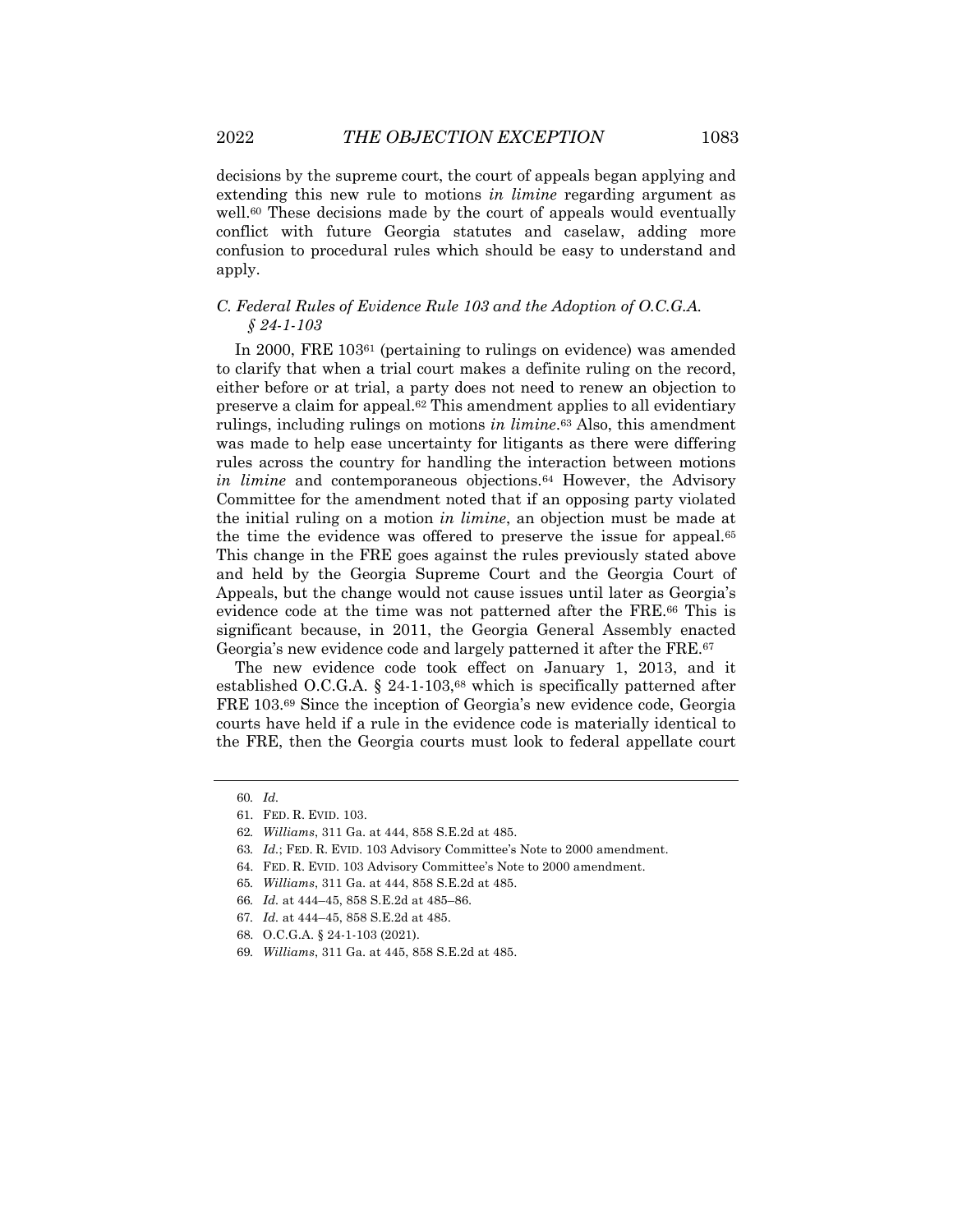decisions, especially the Supreme Court of the United States and the United States Court of Appeals for the Eleventh Circuit.70 Further, in *Harris v. State*<sup>71</sup> and *Beck v. State*,72 both 2020 cases, the Georgia Supreme Court concluded that the adoption of the new evidence code officially abrogated previous Georgia evidentiary rules and caselaw.73 Also, the supreme court noted in *Smith v. State*<sup>74</sup> (a case decided about a month earlier than *Williams*) that the Advisory Committee Notes are highly persuasive when interpreting and applying the new evidence code.

Thus, Georgia courts no longer look to old state court cases, such as *Harley Davidson Motor Co.* and *Reno*, when applying the new evidence rules. Instead, courts look to how the federal appellate courts have applied the contemporaneous objection rule in tandem with motions *in limine*. For example, in *Cephus v. CSX Transportation, Inc*.75 and *Thorncreek Apartments III, LLC v. Mick*,76 both federal appellate cases, the courts required a contemporaneous objection to arguments that violated prohibitive motion *in limine* rulings.77 These discrepancies between the old Georgia cases relying on outdated evidentiary rules and caselaw and the new cases applying the newly adopted evidence code have created confusion in determining what rules should be applied.

# *D. O.C.G.A. § 9-10-185 and Stolte v. Fagan: Two Ways Around the Contemporaneous Objection Rule*

When there is a violation of a motion *in limine* without a contemporaneous objection, a party may achieve appellate review through two routes.78 The first route is by claiming that the ruled-upon motion *in limine* should be considered an "objection made" so that a contemporaneous objection to the alleged violation is not required.79

- 78*. Williams*, 311 Ga. at 447, 858 S.E.2d at 487.
- 79*. Id.* at 447–48, 858 S.E.2d at 487–88.

<sup>70</sup>*. Id.* at 444–45, 858 S.E.2d at 485–86. Since the adoption of Georgia's new evidence code in 2011, the Georgia state courts look to the federal appellate courts for guidance when interpreting the new code as the federal courts have experience in applying the FRE. *Id.*

<sup>71.</sup> 310 Ga. 372, 850 S.E.2d 77 (2020).

<sup>72.</sup> 310 Ga. 491, 852 S.E.2d 535 (2020).

<sup>73</sup>*. Harris*, 310 Ga. at 378, 850 S.E.2d at 83 n.14; *Beck*, 310 Ga. at 498, 852 S.E.2d at 541 n.3.

<sup>74.</sup> 311 Ga. 288, 291, 857 S.E.2d 698, 700 n.4.

<sup>75.</sup> 771 F. App'x 883 (11th Cir. 2019).

<sup>76.</sup> 886 F.3d 626 (7th Cir. 2018).

<sup>77</sup>*. Cephus*, 771 F. App'x. at 895; *Mick*, 886 F.3d at 635.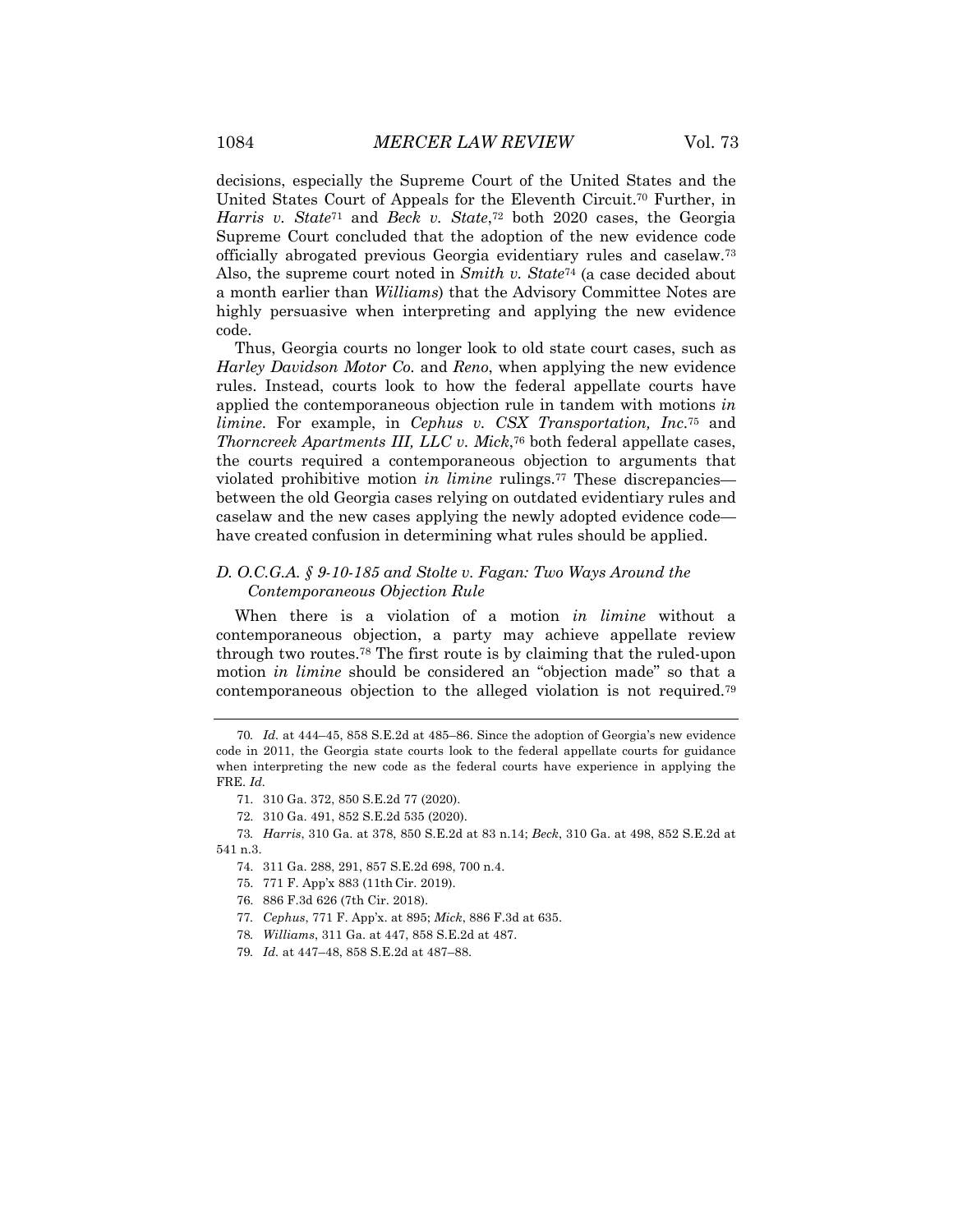This route is taken through O.C.G.A.  $\S$  9-10-185,<sup>80</sup> which provides that "[o]n objection made" to an improper argument, the court may rebuke counsel, provide jury instructions, and order a mistrial.81 However, this route would likely not work for the defendants in this case as the objection made requirement has consistently been interpreted as requiring a contemporaneous objection, thus not allowing a motion *in limine* to act in its place.<sup>82</sup>

The second route for potential appellate review was through *Mullins v. Thompson*,<sup>83</sup> which provides that appellate courts may still review improper arguments made during closing, even without a timely contemporaneous objection, if the improper argument "in reasonable probability" changed the result of the trial.84 *Mullins* represents the first time the Georgia Supreme Court applied the "reasonable probability" standard to a civil case where there was a failure to object to an improper closing.85 However, the supreme court has criticized this route in the past.86 For instance, in *Stolte*, the court questioned whether there was any validity for appellate review of untimely objections to closing arguments in civil cases, when such review is not conducted in any other instances besides death penalty cases.87 This standard of review does not have large precedential value as it has only been applied twice in civil cases since *Mullins*: the first time being in *Moxley v. Moxley*,88 and the second time being in *Stolte*.89

After this standard of review was created, the Georgia Supreme Court refused to extend it further. In 2016, in *Gates v. State*,90 the supreme court declined to extend the "reasonable probability" standard to non-death penalty cases, stating that appellate review is not accessible when the defense fails to make a contemporaneous objection

85*. Williams*, 311 Ga. at 450, 858 S.E.2d at 489.

87*. Stolte*, 291 Ga. at 483, 731 S.E.2d at 657 n.4.

<sup>80.</sup> O.C.G.A. § 9-10-185 (2021).

<sup>81</sup>*. Id.*

<sup>82</sup>*. Williams*, 311 Ga. at 448, 858 S.E.2d at 488 (citing Wright v. Wright, 222 Ga. 777, 781, 152 S.E.2d 363, 367 (1966); Ehrlich v. Mills, 203 Ga. 600, 601, 48 S.E.2d 107, 108 (1948)).

<sup>83.</sup> 274 Ga. 366, 553 S.E.2d 154 (2001), *overruled* by *Williams*, 311 Ga. at 451, 858 S.E.2d at 490.

<sup>84</sup>*. Mullins*, 274 Ga. at 366–67, 553 S.E.2d 155–56.

<sup>86</sup>*. Id.* at 448, 858 S.E.2d at 488.

<sup>88.</sup> 281 Ga. 326, 638 S.E.2d 284 (2006), *overruled* by *Williams*, 311 Ga. at 451, 858 S.E.2d at 489–90.

<sup>89</sup>*. Williams*, 311 Ga. at 450, 858 S.E.2d at 489.

<sup>90.</sup> 298 Ga. 324, 781 S.E.2d 772 (2016).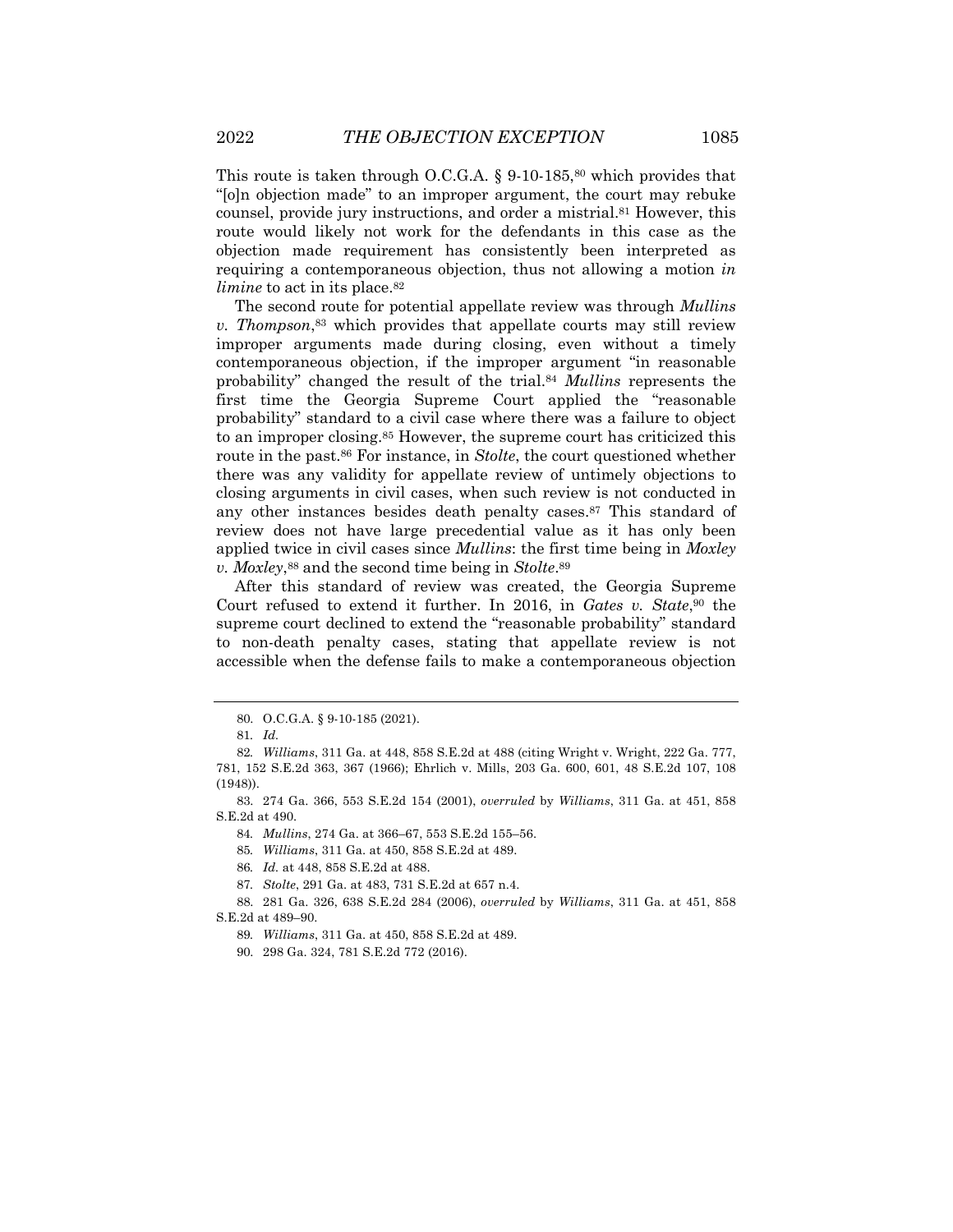to opposing counsel's closing argument.<sup>91</sup> Thus, the supreme court has recently taken a stand against allowing appellate review when counsel fails to raise a timely contemporaneous objection to alleged violations during closing arguments, even when these arguments may have changed the outcome of the trial.

#### IV. COURT'S RATIONALE

In *Williams*, the Georgia Supreme Court utilized the legal background outlined above when faced with two related issues.92 The first issue was whether a timely contemporaneous objection must be raised for a violation of a ruled upon motion *in limine*, during the opposing counsel's closing, in order to preserve the issue for appeal.93 The second issue was whether appellate review in civil cases is an available option when the party fails to raise a contemporaneous objection to improper argument.94 All justices concurred, and the opinion of the court authored by Justice McMillian analyzed the precedent and legal background outlined above to examine each of these issues one-at-a-time.95

#### *A. Contemporaneous Objections Are Required*

The supreme court first concluded that a contemporaneous objection is required by counsel primarily for five reasons. First, the court disagreed with the court of appeals' extension of the rules in *Harley Davidson Motor Co.* and *Reno*, to motions *in limine* related to argument, because this extension was done without any explanation and had never been made in any supreme court cases.96 Second, the holdings in *Reno* and the near forty years of precedent following *Reno*, which reasoned that a contemporaneous objection is not required for preservation if a party violated a ruled upon motion *in limine*, were abrogated by the new evidence code, which was codified in O.C.G.A.  $§$  24-1-103(a)(2).<sup>97</sup> In analyzing this section the court relied on federal precedent to determine that the statute should extend equally to both

<sup>91</sup>*. Id.* at 328–29, 781 S.E.2d at 776–77.

<sup>92</sup>*. Williams*, 311 Ga. at 447, 449, 858 S.E.2d at 487, 488–89.

<sup>93</sup>*. Id.* at 447, 858 S.E.2d at 487.

<sup>94</sup>*. Id.* at 449, 858 S.E.2d at 488-89.

<sup>95</sup>*. Id.* at 439, 450–52, 858 S.E.2d at 479, 489–90.

<sup>96</sup>*. Id.* at 443–44, 858 S.E.2d at 485.

<sup>97</sup>*. Id.* at 445–46, 858 S.E.2d at 486; *see id.* at 447, 858 S.E.2d at 487 n. 5.; *see also* O.C.G.A. § 24-1-103(a)(2) (2021).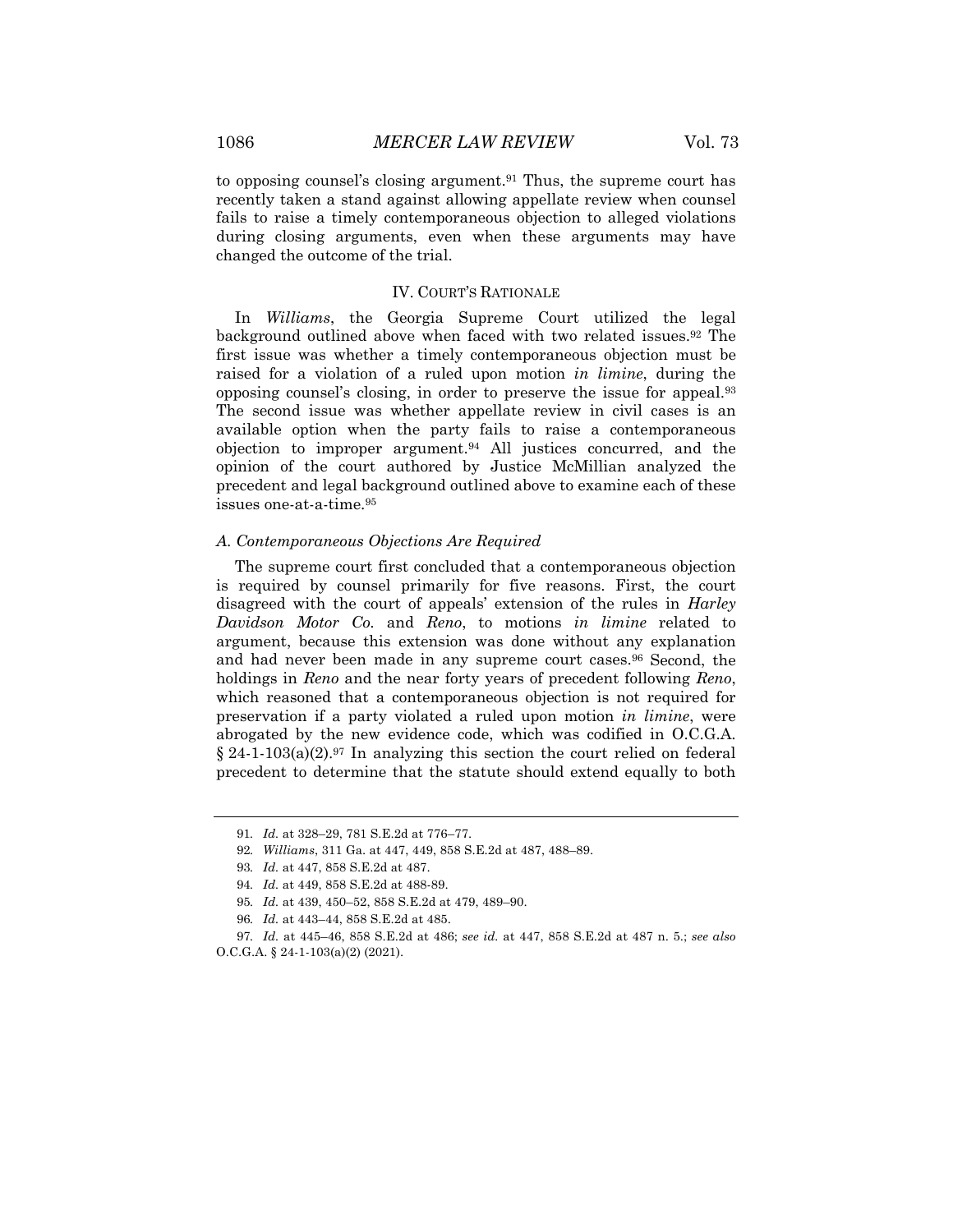evidence and statements made by counsel during closing arguments.98 Third, in relying on the reasoning previously mentioned in *Weldon*, the court believed requiring a contemporaneous objection to an alleged violation of a motion *in limine* would further the purpose of the contemporaneous objection rule as it would allow the trial court an opportunity to remedy the error at the time the error is made.99 Fourth, the court held that the contemporaneous objection rule would not further highlight prejudicial evidence or arguments in front of the jury.100 Relying on *Lynn*, the court reasoned that the contemporaneous objection requirement would give the trial court an opportunity to provide curative instructions and warn counsel of the violation, resolving any prejudicial effects.101 Lastly, the court, echoing the sentiments mentioned earlier in *Wainright* and *King*, preferred the contemporaneous objection rule approach because it is more efficient; incentivizes parties to challenge alleged violations at the time they occur; and prevents parties from sitting back, doing nothing, and appealing the case later.102

# *B. Unpreserved Claims of Error Should Not Be Reviewed, Thus Stolte Is Overruled*

In *Williams*, the defendants made two arguments asserting that their unpreserved claims of error should be reviewed on appeal.103 First, the defendants asserted that the ruled upon motion *in limine* should be considered an "objection made" under O.C.G.A. § 9-10-15, thus making a contemporaneous objection unnecessary.104 The supreme court disagreed with this reasoning.105 The court determined that precedent interpreting O.C.G.A. § 9-10-15 explicitly held the "objection made" requirement to be considered a contemporaneous objection.106 Also, the defendants failed to cite to any cases where a motion *in limine* acted as an objection made under O.C.G.A. § 9-10-15, thus rendering their first argument moot.107

<sup>98</sup>*. Williams*, 311 Ga. at 446–47, 858 S.E.2d at 486–87.

<sup>99</sup>*. Id.* at 446, 858 S.E.2d at 486.

<sup>100</sup>*. Id.* at 447, 858 S.E.2d at 487.

<sup>101</sup>*. Id.*

<sup>102</sup>*. Id.*

<sup>103</sup>*. Id.*

<sup>104</sup>*. Id.*

<sup>105</sup>*. Id.*

<sup>106</sup>*. Id.* at 448, 858 S.E.2d at 488.

<sup>107</sup>*. Id.*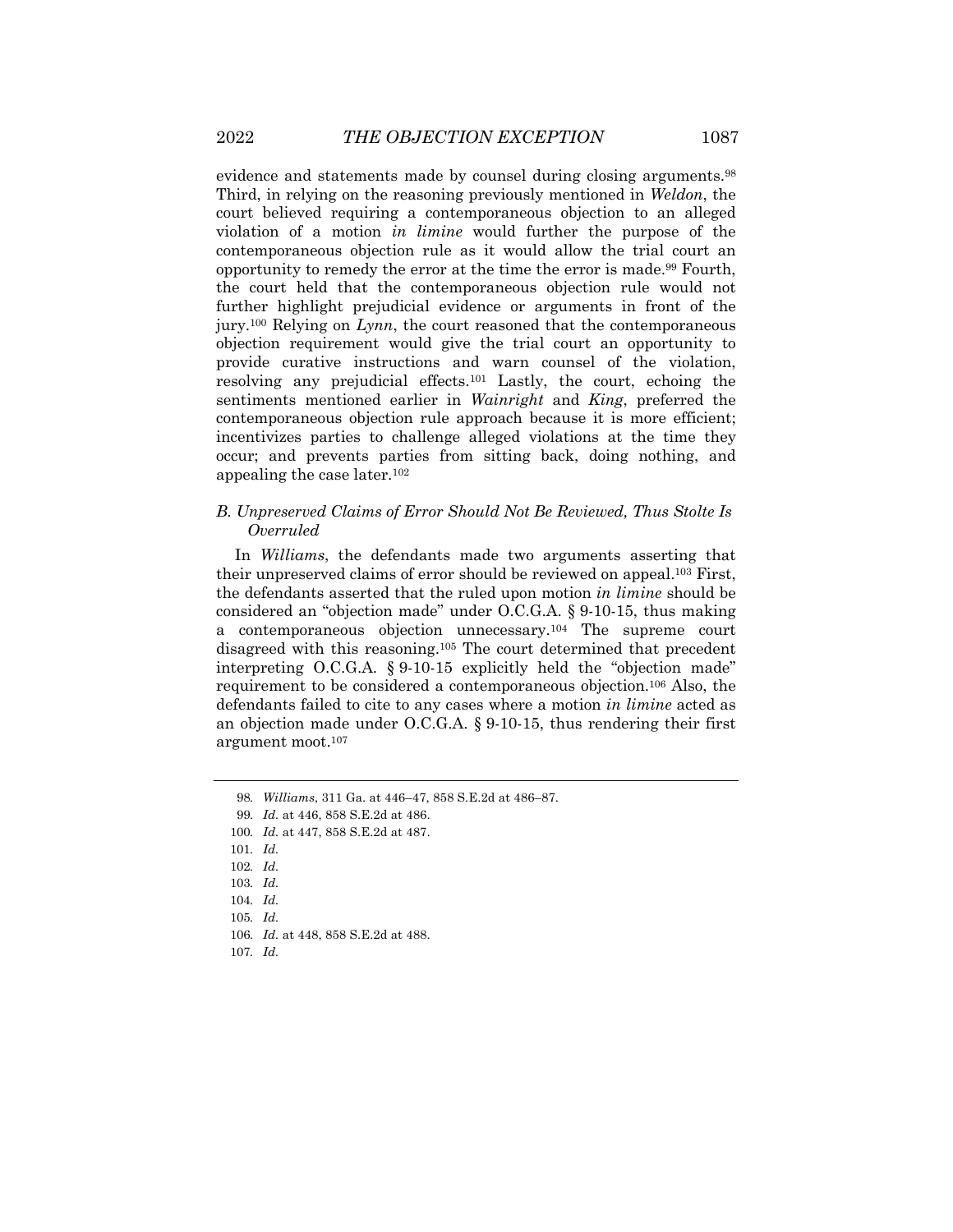Second, the defendants relied on *Stolte*, asserting that appellate review was still available to consider whether the improper argument in "reasonable probability" changed the trial's result.108 The court responded by referring to their previous lack of confidence in *Stolte*, where the court questioned whether the reasonable probability standard should even be applied in civil cases when it is normally only applied in death penalty cases.109 Instead of following the reasonable probability standard, the court utilized the reasoning previously mentioned from *Gates* and determined that appellate review in civil cases for failures to raise contemporary objections is unnecessary as the matter should have initially been resolved by the trial court during trial.110 Thus, the court determined the defendant's arguments to be unpersuasive and held that there is no reason in civil cases to review unpreserved claims of error in closing statements.111 After making this determination, the court went on to overrule *Stolte* and any other cases following *Stolte's* reasonable probability standard for appellate review of failures to object to motion *in limine* violations.112

In conclusion, the Georgia Supreme Court determined that contemporaneous objections to arguments violating motions *in limine* were required per Georgia's new evidence rules.113 The court also established that the new evidence rules do not allow motions *in limine* to preserve violations for appeal on their own, and thus, abrogated any old state caselaw that provided otherwise.114 Finally the court held that unpreserved claims of error should not be reviewed and overruled *Stolte*, along with the reasonable probability standard for contemporaneous objections in civil cases.115 The court held in favor of Williams and reversed the court of appeals' decision, thus granting the jury's award of \$18,000,000.116

#### V. IMPLICATIONS

The Georgia Supreme Court's decision in *Williams* will have a significant effect on how trial and appellate lawyers approach cases.

<sup>108</sup>*. Id.*

<sup>109</sup>*. Id.* at 448, 450–51, 858 S.E.2d at 488—89.

<sup>110</sup>*. Id.* at 448–51, 858 S.E.2d at 488-90.

<sup>111</sup>*. Id.* at 449, 451, 858 S.E.2d at 488–90.

<sup>112</sup>*. Id.* at 452, 858 S.E.2d at 491 n.12.

<sup>113</sup>*. Id.* at 445–447, 451–52, 858 S.E.2d at 485–87, 490.

<sup>114</sup>*. Id.* at 445–47, 858 S.E.2d at 486–87.

<sup>115</sup>*. Id.* at 449–51, 858 S.E.2d at 488–90.

<sup>116</sup>*. Id.* at 441, 453, 858 S.E.2d at 483, 491.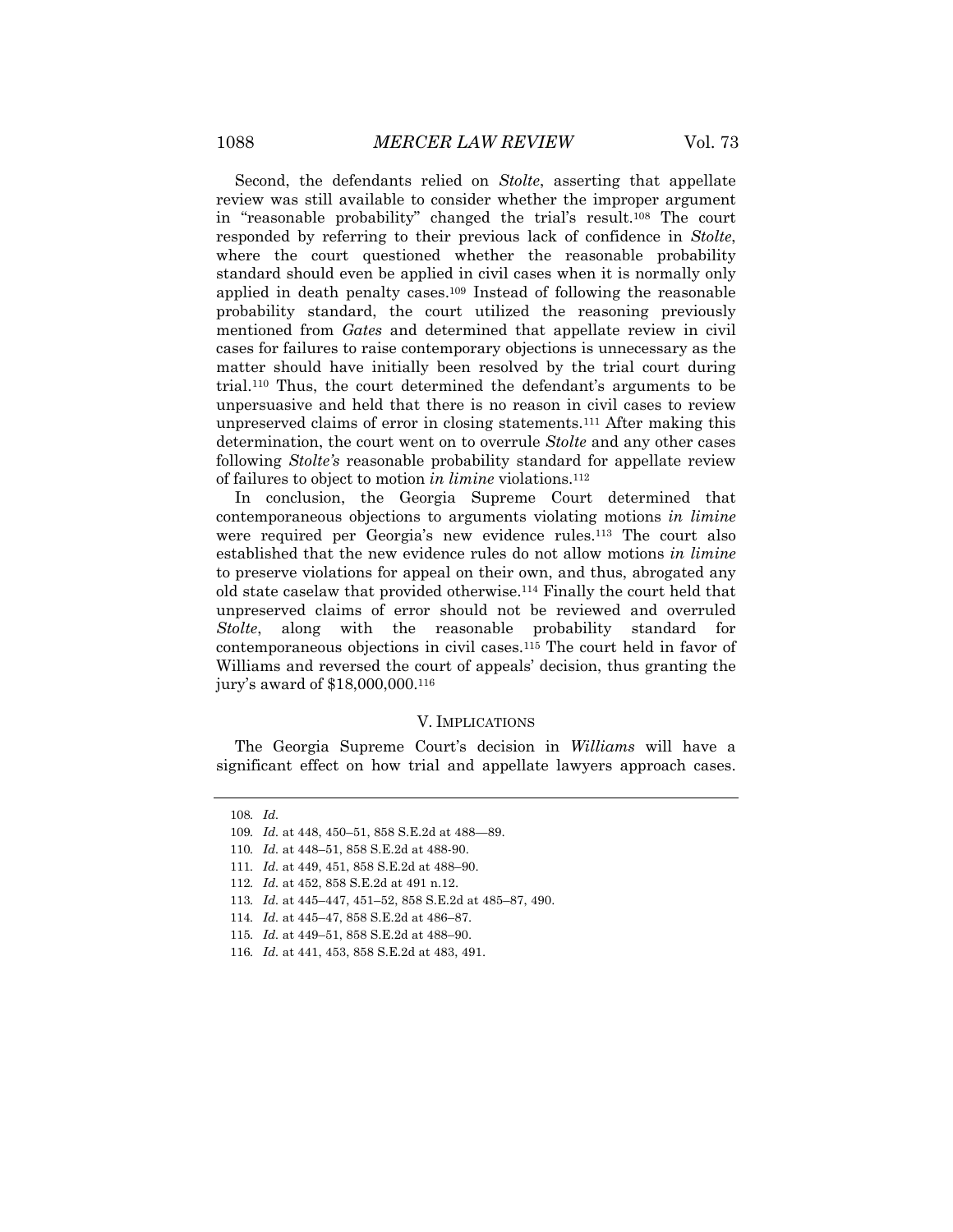What may seem like a small change in Georgia's evidentiary law will have a lasting impact on virtually every civil and criminal non-death penalty case that goes to trial.

Requiring contemporaneous objections to motions *in limine* will force trial lawyers to better plan their pretrial and trial strategy as they now need to make sure their case has a chance to survive appeal.117 Trial lawyers will now have to be on the edge of their seat during trial and must consider working hand-in-hand with appellate experts to help safeguard the record for appeal.<sup>118</sup>

This ruling will also incentivize trial attorneys to narrow the scope of their pretrial motions *in limine* and thus, promote efficiency, fairness, and predictability.119 Before *Williams*, cases could be overturned because the losing parties were able to take advantage of using broad motions *in limine* on appeal without actually objecting to any unfavorable statements made at trial.120 This tactic allowed trial attorneys to sit on their hands during trial and then hire an expensive appellate lawyer to "comb the record" for any potential violation at trial.121

Not only does this ruling help to promote efficiency, fairness, and predictability by reducing the number of appeals, but it will also act as a "course correction" for Georgia law as it will put Georgia in line with most of the other states in the country.122 This change will also put Georgia more in line with the FRE which was the original intent of the

119. Manins, *supra* note 117, at 2. Elissa Haynes, appellate attorney and Partner at Drew Eckl & Farnham LLP, stated that the *Williams* ruling will "make all lawyers on both sides of the 'v' think twice about drafting their motions in limine." *Id.*

120. Manins, *supra* note 117, at 1. Prior to *Williams*, the caselaw created what Georgia attorneys called the "motion in limine trap" which encouraged large numbers of excessively broad and ambiguous *limine* motions that were difficult to understand but could still overturn cases. *Id.*

121. Manins, *supra* note 117, at 1.

122. Manins, *supra* note 117, at 2. Mathew Stoddard of the Stoddard firm stated that the *Williams* ruling is "an incredibly significant ruling for anyone involved in trials or appeals . . . that puts Georgia law in line with most of the country on how trials should be administered." *Id.*

<sup>117.</sup> Rosie Manins, *Ga. Justices Tighten Net On Evidence Exclusions, Objections*, LAW360 (May 20, 2021, 3:59 PM), https://www.law360.com/articles/1386225/ga-justicestighten-net-on-evidence-exclusions-objections (describing the future impact the *Williams* ruling will have on both trial and appellate lawyers in all fields).

<sup>118.</sup> Manins, *supra* note 117, at 2. Austin Bersinger, Partner at Barnes & Thornburg LLP, stated that "it [is] more important now than ever for lawyers to be [alert] at trial" and develop strategies to work with appellate lawyers so that they may preserve the evidentiary record. *Id.*